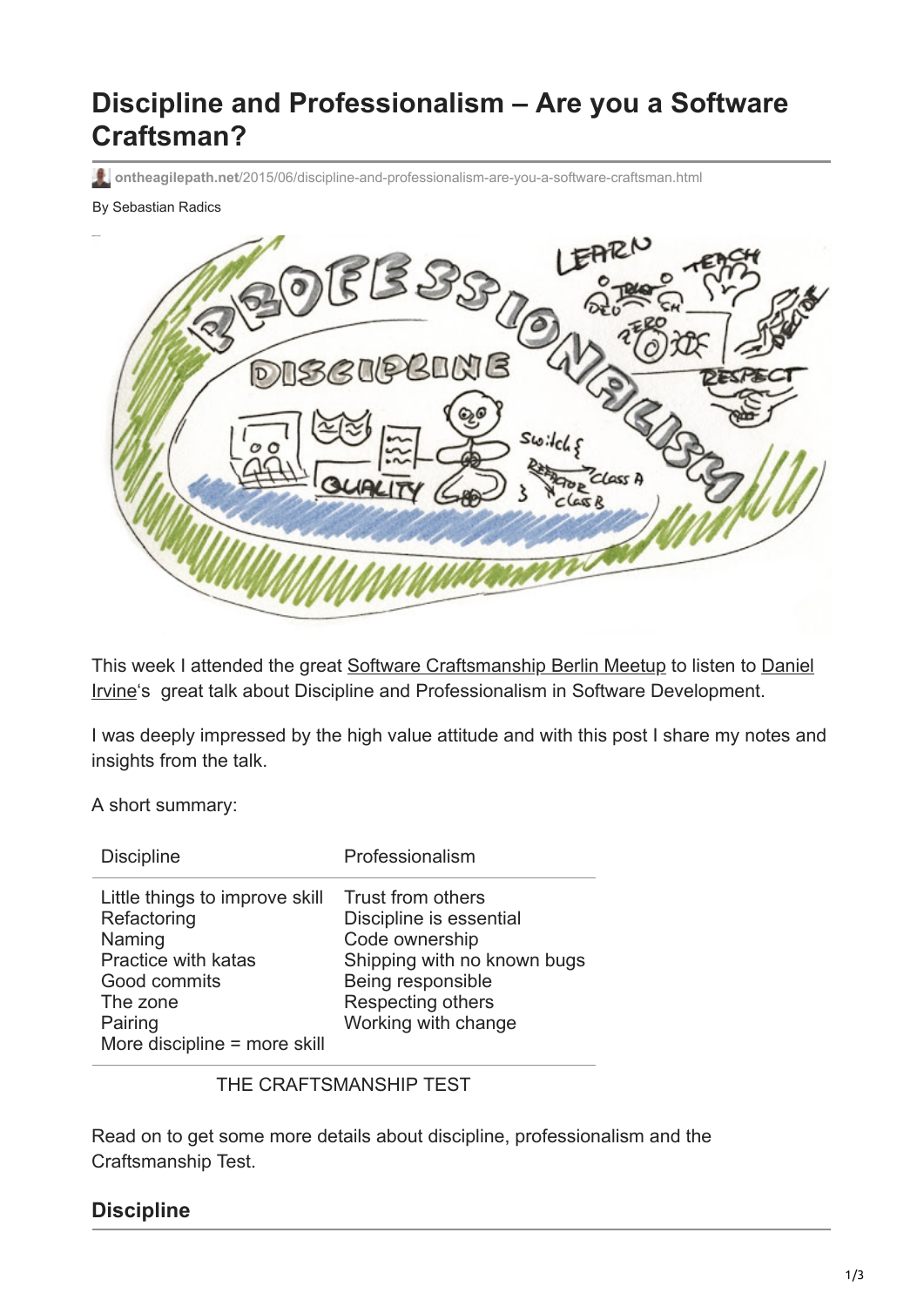The following highlights some important aspects of discipline as a software developer. Craftsman cherish CODE QUALITY. They are pride of their creations and create to the best of their abilities.

Quality is the most important thing.

Refactor mercilessly – as you will very likely not return to your Todos.

Refactor systematically and in small steps.

Commit often and don't brake the code while refactoring and committing (even if it implies some more steps in between).

Use "good" commits – using descriptive commit messages, creating working software with each commit, each commit does one thing and have many commits during a day. Practice, **PRACTICE**, PrAcTiCe – best every day, e.g. in the morning using Coding Katas to engage your brain and extends your knowledge every time.

Prefer pair programming as the engaging variant over the Zone and autopilot brain mode. It's difficult but keeps you engaged.

Writing prose – e.g. by writing a blog. It enables deeper learning and connects hunches. Follow e.g. [John Sonmez](https://twitter.com/jsonmez) – an awesome blogger with a great course for developers that want to learn blogging.

By writing regularly you discipline yourself a lot.

Being disciplined is the requirement for being professional.

# **Professionalism**

What are cornerstones of being a professional software developer?

Create trust – by connecting and working with your stakeholders. Keep in mind that we trust those who act like us … and often building a bridge is a key success factor for creating trust.

Micromanagement is a clear sign of missing trust.

Avoid a not my code attitude.

Apply a ZERO bug policy. No bug backlogs! Shipping code with known bugs is crazy. Teach – your junior comrades.

Respect – build on a daily base, have fun, do silly things together.

Make decisions and don't avoid it – e.g. for Libraries, Tools, Coding standards and necessary changes.

Engage in Life Long Learning.

# **The Craftsmanship Test**

In addition to the great [Joel Test](http://www.joelonsoftware.com/articles/fog0000000043.html) (12 steps to better code) and [John Sonmez](https://twitter.com/jsonmez) great [extension – The simple programmer test – Daniel proposed the following questions](http://simpleprogrammer.com/2015/02/16/joel-test-programmers-simple-programmer-test/) for the Craftsmanship Test:

**Is pair programming encouraged?**

**Do you make continuous process improvements?**